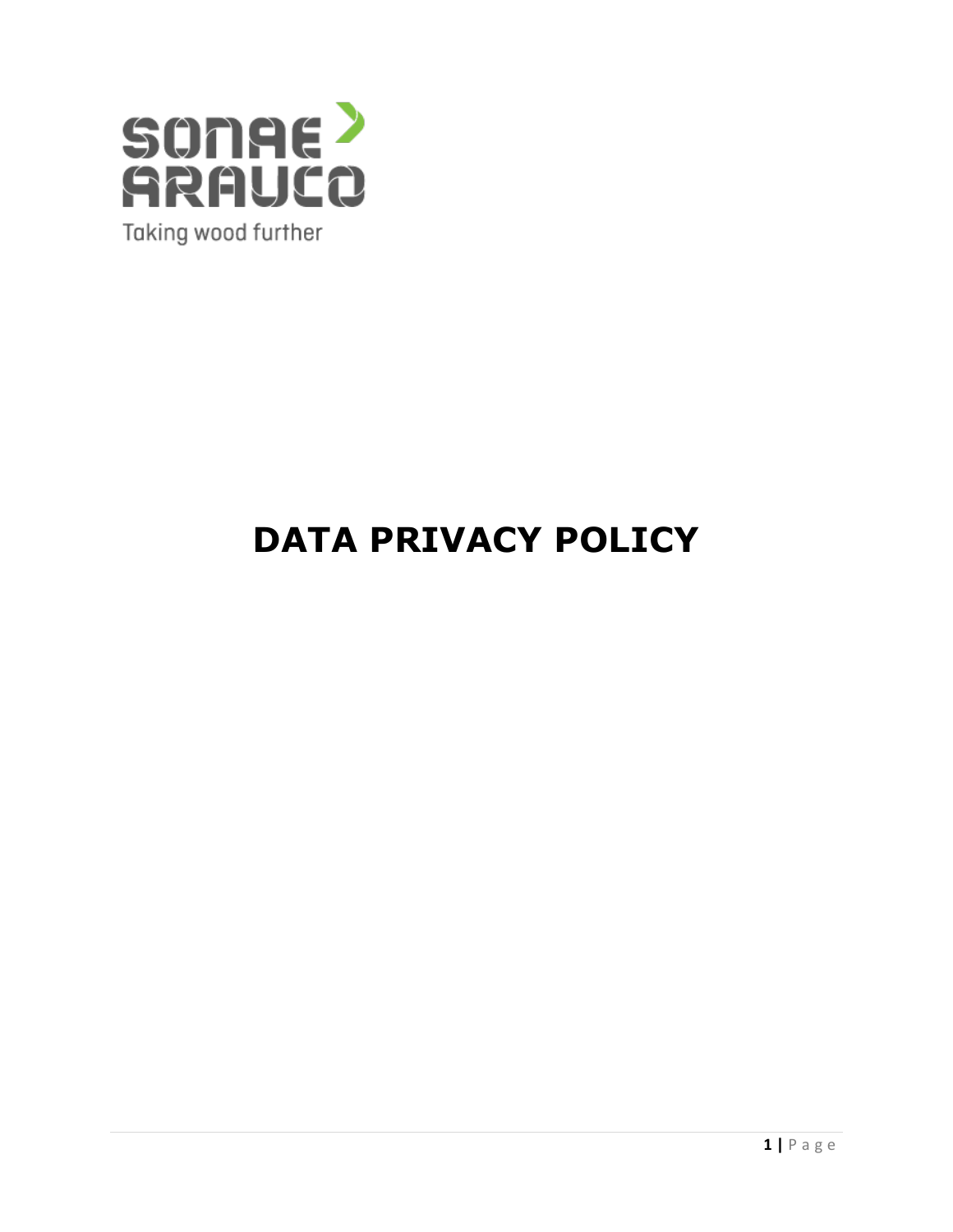**Version** : 01

# **DOCUMENT PROPERTIES:**

| <b>Full Document</b><br><b>Name</b> | Data Privacy Policy                            |
|-------------------------------------|------------------------------------------------|
| <b>Document Owner</b>               | Abilio Jorge Nunes - Information Officer       |
| <b>Document Author</b>              | Busisiwe Khangale - Deputy Information Officer |
| <b>Document</b><br><b>Version</b>   | 01                                             |
| <b>Creation Date</b>                | 22 July 2021                                   |
| <b>Approval Date</b>                | 30 July 2021                                   |
| <b>Effective Date</b>               | 30 July 2021                                   |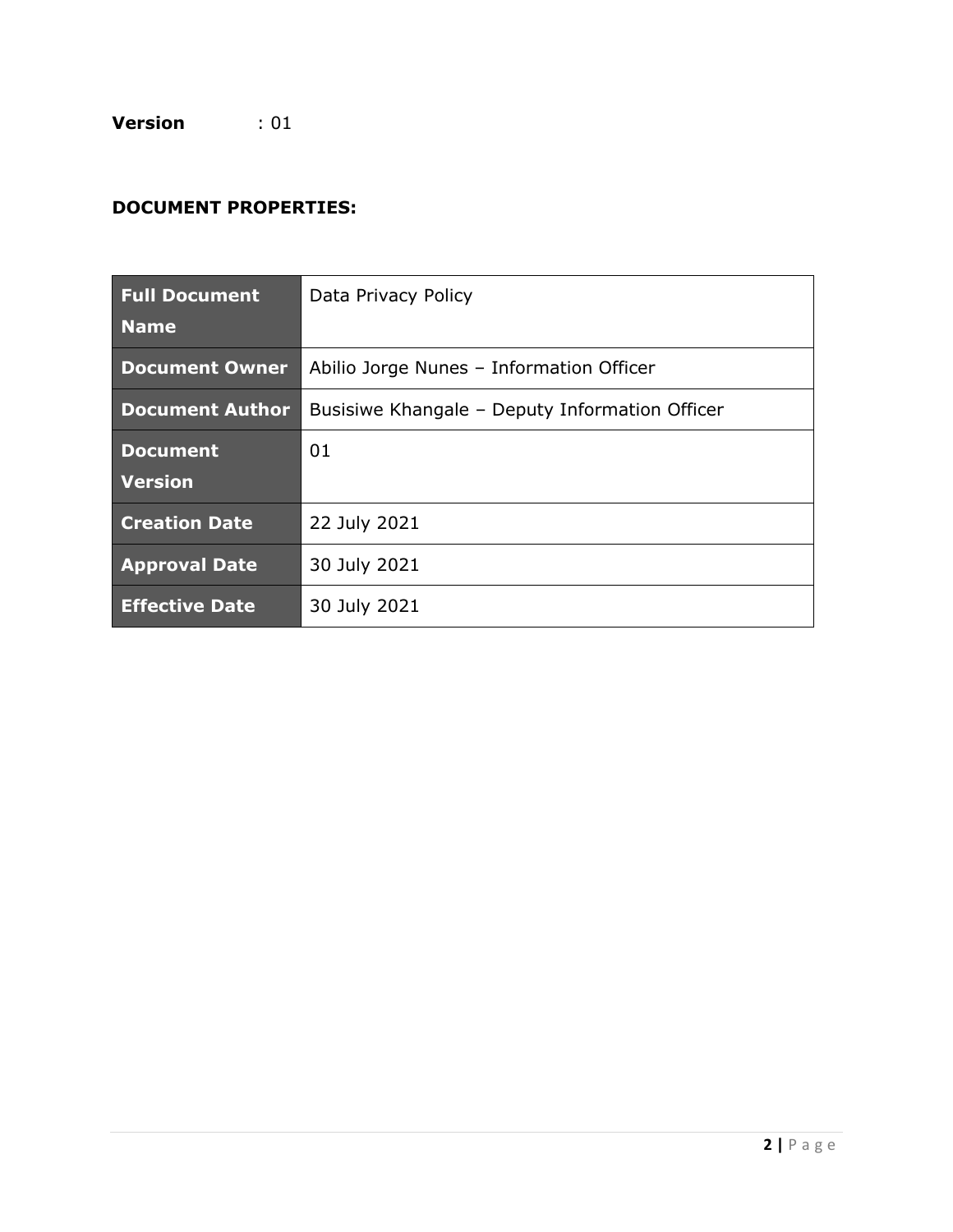# **TABLE OF CONTENTS**

| $2_{-}$          |                                                              |
|------------------|--------------------------------------------------------------|
| 3.               |                                                              |
| $\mathbf{A}_{-}$ |                                                              |
|                  | 5. LAWFUL PROCESSING OF PERSONAL INFORMATION BY SONAE        |
| 6.               |                                                              |
| 7.               | <b>INTERCEPTION OF EMPLOYEE COMMUNICATIONS AND</b>           |
| $\mathbf{R}_{-}$ | NO ONLINE PRIVACY EXPECTATIONS OR SONAE ARAUCO SOUTH         |
|                  |                                                              |
|                  |                                                              |
|                  | 11. SECURITY MEASURES ON INTEGRITY AND CONFIDENTIALITY OF    |
|                  | <b>12. CONSEQUENCES OF MISUSE OF PERSONAL INFORMATION BY</b> |
|                  | 13. LEGISLATIVE/REGULATORY FRAMEWORK  14                     |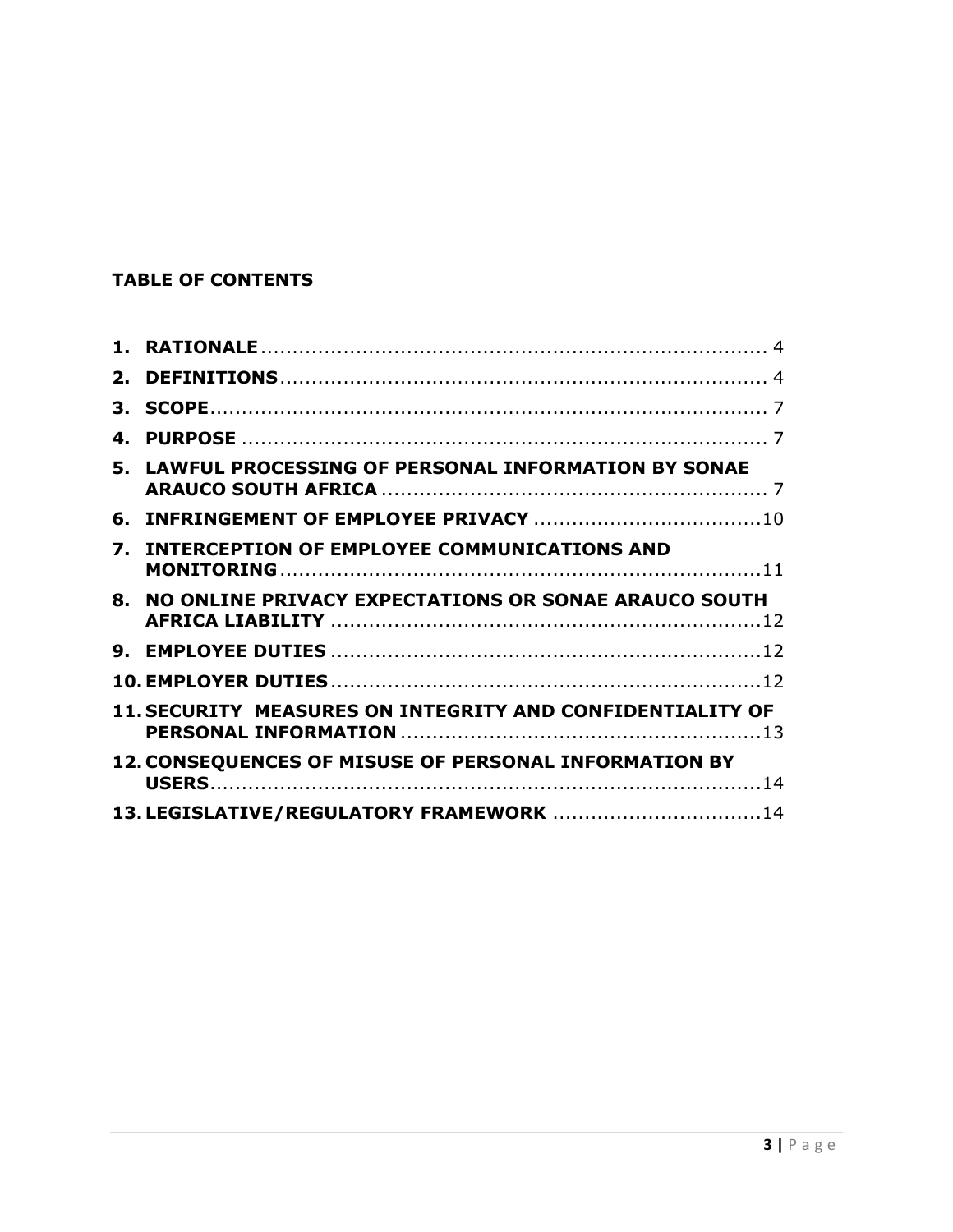## <span id="page-3-0"></span>**1. RATIONALE**

- 1.1 Sonae Arauco South Africa may be liable for the unauthorised use of personal information of employees, board members, children, service providers. In terms of section 14 of the Constitution of South Africa, 1996 (as amended) everyone has the right to privacy. This right extends to the board members, care givers, children, service providers, donors and other stakeholders to continue enjoying the protection of their privacy even when they engage with Sonae Arauco South Africa or participate in commercial activities.
- 1.2 Privacy right is summarized as follows: an individual has the right to decide when, how and under which circumstances personal information of that individual may be disclosed.
- 1.3 Sonae Arauco South Africa adopts a zero-tolerance approach to any breach of the Data Privacy Policy and any breach of the policy will be a dismissible offence.

| <b>ECT Act</b> | The Electronic Communications and Transactions Act, No. 25       |
|----------------|------------------------------------------------------------------|
|                | of 2002.                                                         |
| IT             | Information Technology.                                          |
| Person         | A natural person or juristic person.                             |
| Personal       | As defined in the Protection of Personal Information Act, No.    |
| information    | 4 of 2013, personal information means information about          |
|                | an identifiable, living, natural person and where it is          |
|                | applicable, an identifiable, existing juristic person, including |
|                | but not limited to:                                              |
|                | information relating to the race, gender, sex,<br>(a)            |
|                | pregnancy, marital status, national, ethnic or social            |
|                | origin, colour, sexual orientation, age, physical or             |

#### <span id="page-3-1"></span>**2. DEFINITIONS**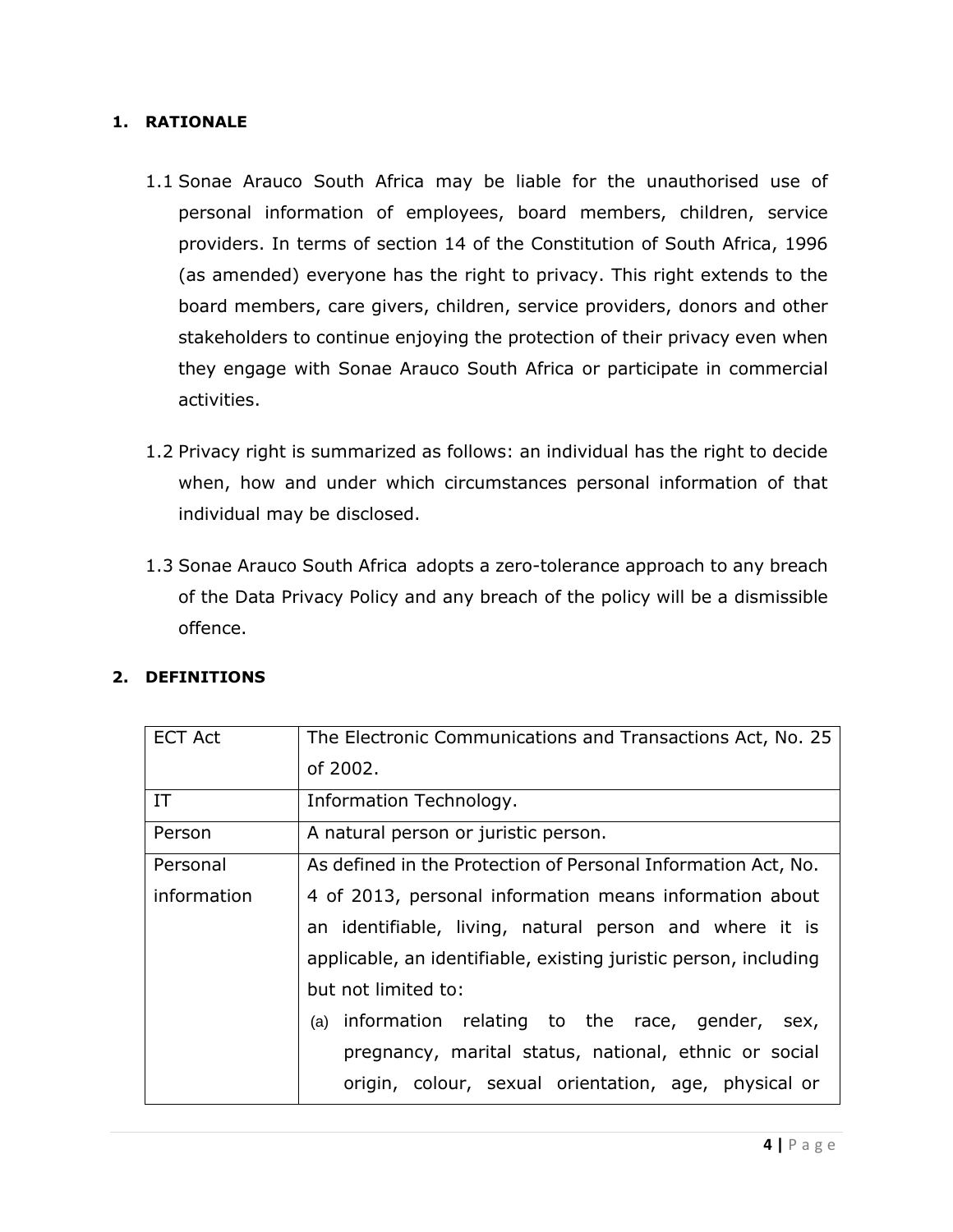|     | health, well-being, disability, religion,<br>mental          |
|-----|--------------------------------------------------------------|
|     | conscience, belief, culture, language and birth of the       |
|     | individual;                                                  |
| (b) | information relating to the education or the medical,        |
|     | criminal or employment history of the individual or          |
|     | information relating to financial transactions in which      |
|     | the individual has been involved;                            |
| (c) | any identifying number, symbol, e-mail address,              |
|     | physical address, telephone number, location                 |
|     | information, online identifier or other particular           |
|     | assigned to the individual;                                  |
| (d) | the biometric address (e.g. fingerprints or blood type)      |
|     | of the individual;                                           |
| (e) | the personal opinions, views or preferences of the           |
|     | individual, except where they are about another              |
|     | individual or about a proposal for a grant, an award or      |
|     | a prize to be made to another individual;                    |
| (f) | correspondence sent by the individual that is implicitly     |
|     | or explicitly of a private or confidential nature or further |
|     | correspondence that would reveal the contents of the         |
|     | original correspondence;                                     |
| (g) | the views or opinions of another individual about the        |
|     | individual;                                                  |
| (h) | the views or opinions of another individual about a          |
|     | proposal for a grant, an award or a prize to be made to      |
|     | the individual, but excluding the name of the other          |
|     | individual where it appears with the views or opinions       |
|     | of the other individual; and                                 |
| (i) | the name of the individual where it appears with other       |
|     | personal information relating to the individual or where     |
|     | disclosure of<br>the<br>name itself would reveal<br>the      |
|     | information about the individual, but<br>excludes            |
|     |                                                              |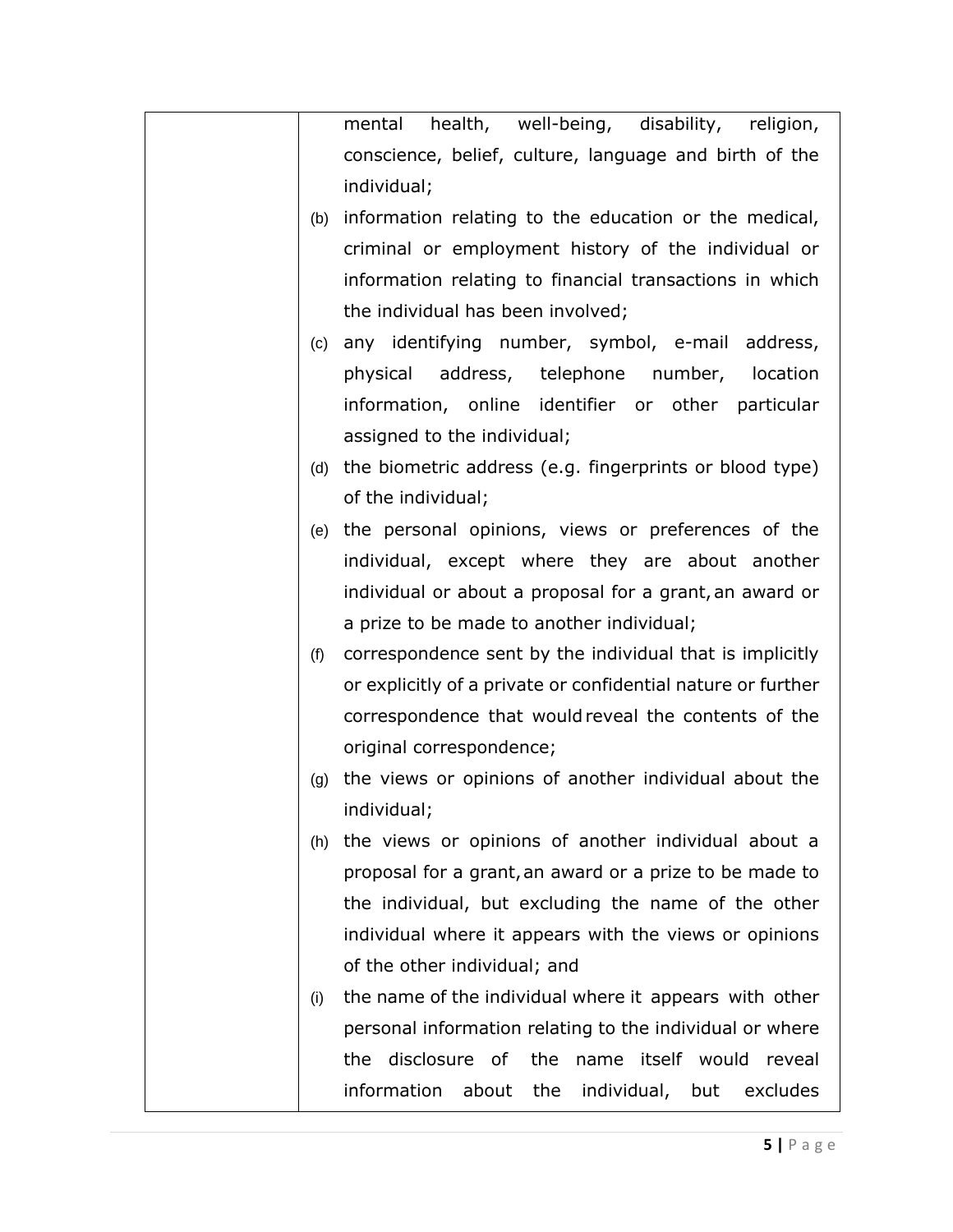|                 | information about an individual who has been dead              |
|-----------------|----------------------------------------------------------------|
|                 | for more than 20 years.                                        |
| Data subject(s) | Individual employees, board members, children, care            |
|                 | givers, donors, service providers and other stakeholders of    |
|                 | whom Sonae Arauco South Africa processes their personal        |
|                 | information.                                                   |
| Lawful          | Any operation or activity or any set of operations, whether    |
| processing      | by<br>not<br>automatic means, concerning personal<br><b>or</b> |
|                 | information, including:                                        |
|                 | (a) the collection, receipt, recording, organisation,          |
|                 | collation, storage, updating or modification, retrieval,       |
|                 | alteration, consultation or use;                               |
|                 | (b) dissemination by means of transmission, distribution or    |
|                 | making availablein any other form; or                          |
|                 | (c) merging, linking as well as restriction, degradation,      |
|                 | erasure or destruction of information.                         |
| Record          | Any recorded information:                                      |
|                 | (a) regardless of form or medium, including any of the         |
|                 | following:                                                     |
|                 | i) writing on any material;                                    |
|                 | ii) information produced, recorded or stored by means of       |
|                 | any tape- recorder, electronic equipment, whether              |
|                 | hardware or software or both, or other device and any          |
|                 | material subsequently derived from information so              |
|                 | produced, recorded or stored;                                  |
|                 | iii) label, marking or other writing that identifies or        |
|                 | describes anything of which it forms part or to which it       |
|                 | is attached by any means;                                      |
|                 | iv) book, map, plan, graph or drawing;                         |
|                 | v) photograph, film, negative, tape or other device in         |
|                 | which one or more visual images are embodied so as             |
|                 | to be capable, with or without the aid of some other           |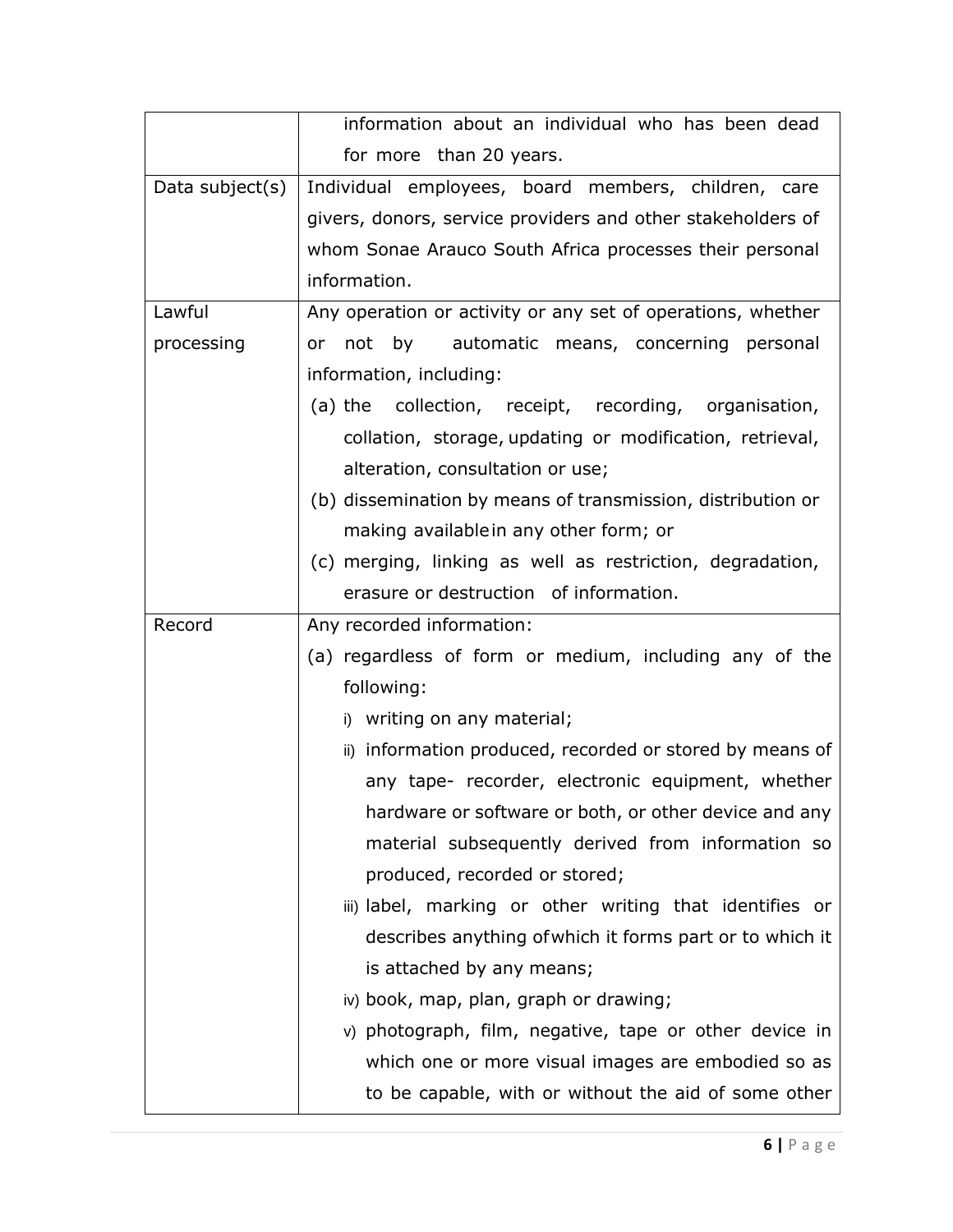|         | equipment of being reproduced;                          |
|---------|---------------------------------------------------------|
|         | (b) in the possession or under the control of the       |
|         | organisation;                                           |
|         | (c) whether or not it was created by the organisation;  |
|         | (d) regardless of when it came into existence.          |
| User(s) | All Sonae Arauco South Africa's employees, service      |
|         | providers,, board members other stakeholders at Sonae   |
|         | Arauco South Africa who have access to Sonae Arauco     |
|         | South Africa's infrastructure, as well as all employees |
|         | affiliated with third parties.                          |

## <span id="page-6-0"></span>**3. SCOPE**

This policy applies to all users as well as third parties who have access to Sonae Arauco South Africa's infrastructure.

## <span id="page-6-1"></span>**4. PURPOSE**

The purpose of this policy is to:

- 4.1 Protect the privacy of data subjects;
- 4.2 Provide guidelines for the processing of personal information by Sonae Arauco South Africa;
- 4.3 Limit Sonae Arauco South Africa's possible liability for privacy infringement;
- 4.4 Educate users on privacy and related rights;
- 4.5 Ensure security measures on integrity and confidentiality of personal information; and
- 4.6 Ensure lawful processing of personal information.

# <span id="page-6-2"></span>**5. LAWFUL PROCESSING OF PERSONAL INFORMATION BY SONAE ARAUCO SOUTH AFRICA**

5.1. Users may only process personal information on data subjects if such information is necessary for business purposes of Sonae Arauco South Africa, or when the data subject has given consent that his/her personal information be collected by or on behalf of Sonae Arauco South Africa;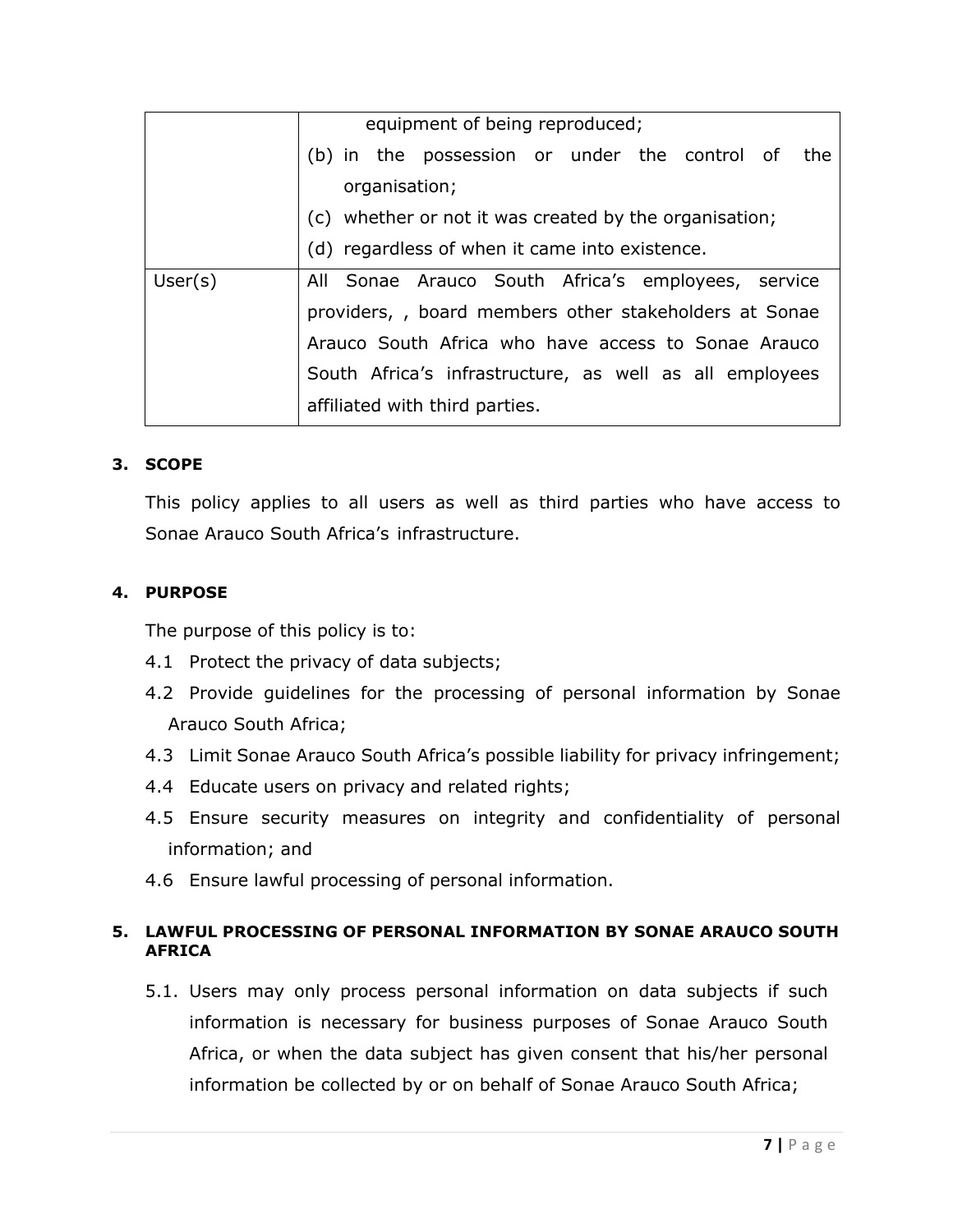- 5.2. Before personal information of a data subject is processed by Sonae Arauco South Africa, Sonae Arauco South Africa will take reasonably practicable steps to ensure that the data subject is aware:
	- (a) That his/her personal information is processed;
	- (b) Of the purpose for which his/her personal information is being processed;
	- (c) Whether the providing of his/her personal information is voluntary or mandatory; and
	- (d) The consequences of failure to provide the information.
- 5.3. Users will, when processing personal information, not disclose such information to any unauthorised person, but only to the approved person/department that will use it for the original purpose.
- 5.4. Personal information will only be processed if:
	- (a) Such processing is necessary for business purposes of Sonae Arauco South Africa; or
	- (b) The processing was authorised, in writing, by the data subject or by the Information Officer or by the Deputy Information Officer; or
	- (c) A court order authorised such processing.
- 5.5. Access to personal information processed by Sonae Arauco South Africa will be restricted and limited to those users who need access to such information for Sonae Arauco South Africa's business purposes and who are authorised to access the personal information for that purpose only.
- 5.6. Users will not process personal information for personal or illegal purposes.
- 5.7. Personal information will be retained in accordance with Sonae Arauco South Africa defined retention periods.
- 5.8. The records of personal information must not be retained any longer than is necessary for achieving the purpose for which the information was collected or subsequently processed, unless: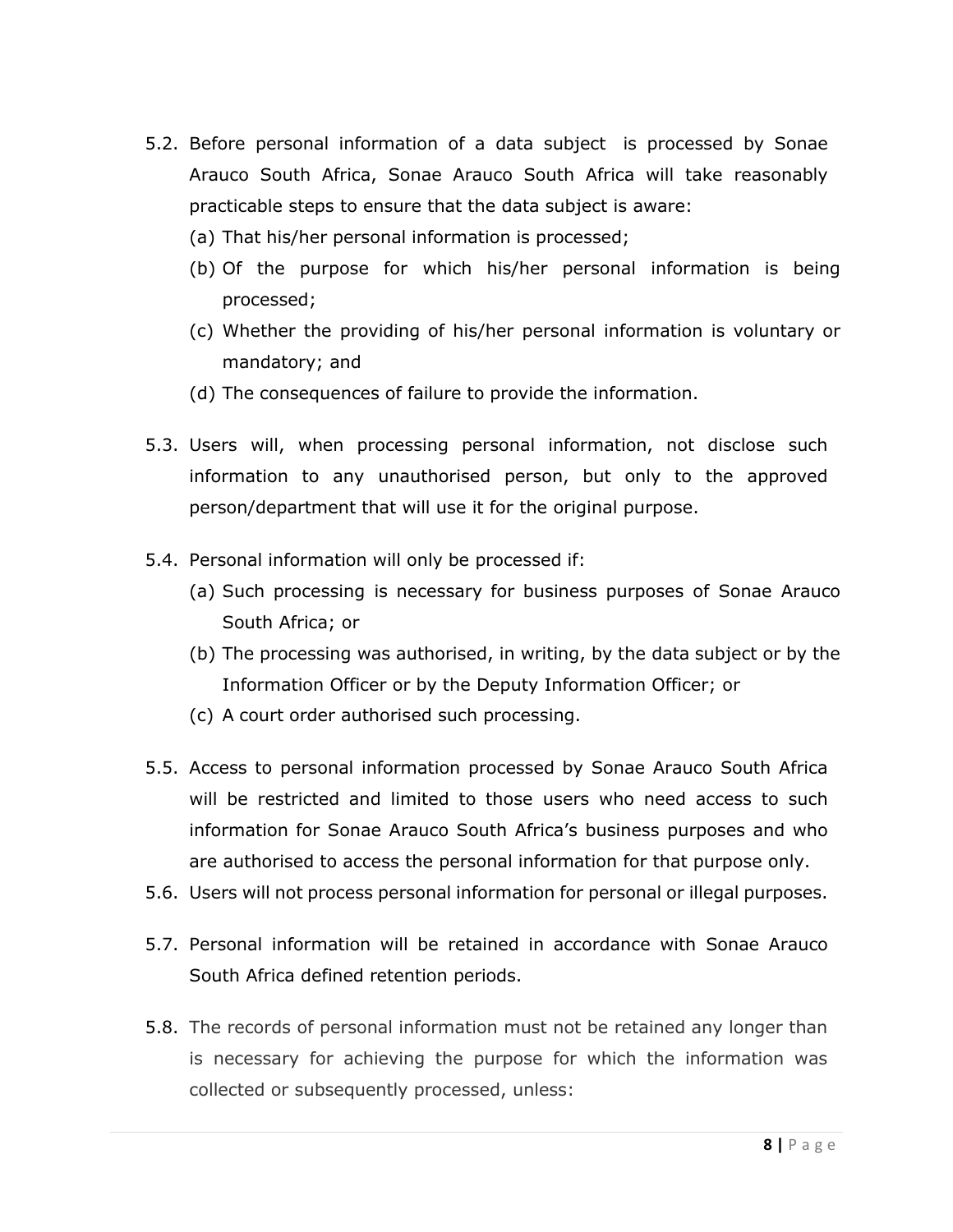- (a) Retention of the record is required or authorised by law;
- (b) Sonae Arauco South Africa reasonably requires the record for lawful purposes related to its functions or activities;
- (c) Retention of the record is required by a contract between the parties thereto; or
- (d) The data subject or a competent person where the data subject is a child or has consented to the retention of the record.
- 5.9. Records of personal information may be retained for periods for historical, statistical or research purposes and Sonae Arauco South Africa will establish appropriate safeguards against the records being used for any other purposes.
- 5.10. Records containing data subjects' personal information must be destroyed or deleted or de-identified as soon as [reasonably](https://www.michalsons.com/blog/reasonably-practicable-to-comply-with-popi/13296)  [practicable](https://www.michalsons.com/blog/reasonably-practicable-to-comply-with-popi/13296) after the responsible party is no longer authorised to retain those records.
- 5.11. The destruction or deletion of records of personal information must be done in a manner that prevents its reconstruction in an intelligible form.
- 5.12. On application by a data subject, Sonae Arauco South Africa will disclose:
	- (a) Personal information Sonae Arauco South Africa processed about the data subject;
	- (b) The purpose the information was processed for;
	- (c) How the information was used; and
	- (d) How the information was disclosed, if at all.
- 5.13. On application by a data subject, Sonae Arauco South Africa will update or destroy any personal information of such individual if the information is not necessary for the future business purposes of Sonae Arauco South Africa.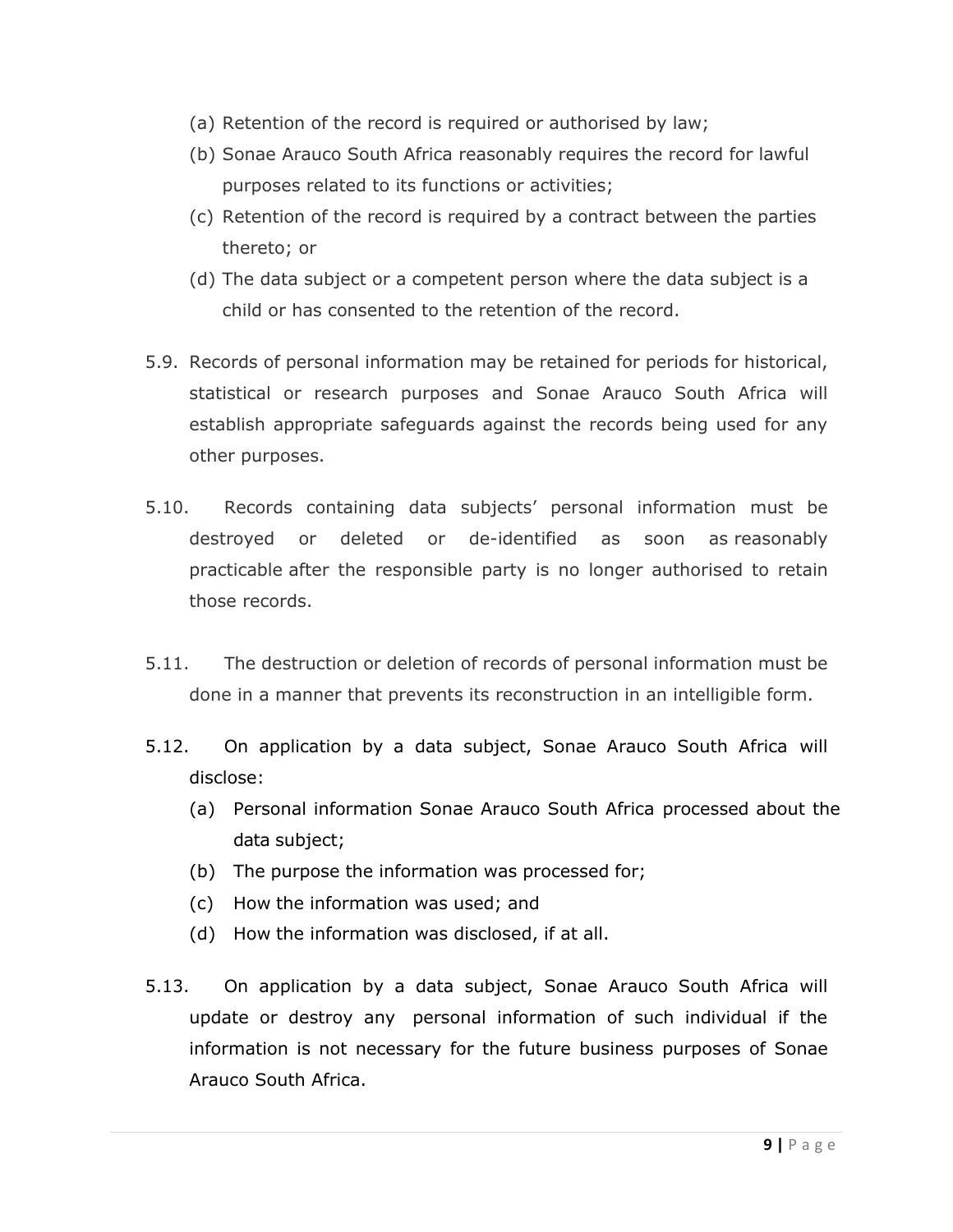- 5.14. Sonae Arauco South Africa may request, collect and store relevant personal information of a data subject for official business purposes.
- 5.15. Personal information of data subjects may only be used for legitimate and reasonable business purposes.
- 5.16. Personal information of data subjects will be stored in such a manner that only authorised Sonae Arauco South Africa's employees have access thereto.
- 5.17. It should not be possible for any employee (excluding authorised employees) to access personal information of other data subjects held by the Human Resources (HR) Department.
- 5.18. Personal information of data subjects will not be processed outside the purpose it was collected for, without the prior written consent of the data subject involved.
- 5.19. Sonae Arauco South Africa will take all reasonable steps to update personal information of data subjects in its possession.
- 5.20. Requests for access to personal information of data subjects by other parties may only be made through the process defined in the POPIA Procedures Manual.

# <span id="page-9-0"></span>**6. INFRINGEMENT OF EMPLOYEE PRIVACY**

- 6.1 Sonae Arauco South Africa may, if necessary and required, infringe an employee's privacy in any manner and only:
	- (a) If authorised by a legal and valid court order; or
	- (b)With the prior written consent of the employee; or
	- (c) If absolutely necessary to protect the security and confidentiality of Sonae Arauco South Africa's information, trade secrets and/or reputation.
- 6.2 Personal information must be processed: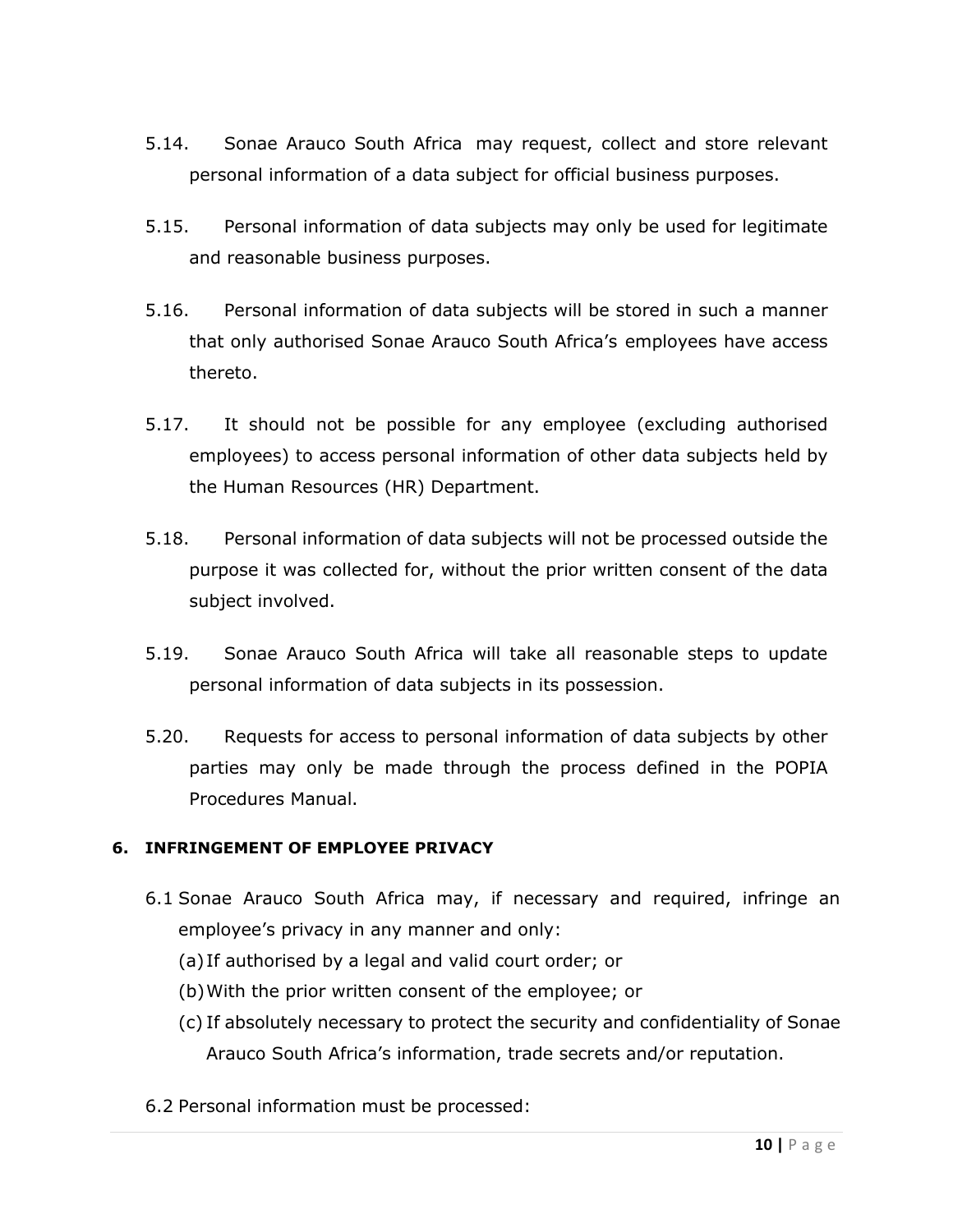- (a) Lawfully; and
- (b) In a reasonable manner that does not infringe the privacy of the data subject.

## <span id="page-10-0"></span>**7. INTERCEPTION OF EMPLOYEE COMMUNICATIONS AND MONITORING**

- 7.1 Interception of employee's communication may be done as per authorised business processes and procedure.
- 7.2 Employees are responsible for handing over the mobile device and any other tools of business (workstation, laptop, desktop) when notified that the device has been selected for an audit or as and when required for authorised business purposes.
- 7.3 The IT Department has a right to remotely access and delete all data on a mobile device if the mobile device is reported stolen, missing or lost and to prevent Sonae Arauco South Africa's data from being accessed by unauthorised parties.
- 7.4 The Regulation of Interception of Communications and Provision of Communication-related Information Act, No. 70 of 2002 regulates the interception of certain communications and the monitoring of certain signals and frequencies. It establishes certain offences and prescribes the penalties for these offences. Section  $49(1)$ , for instance, provides that any person who intentionally intercepts or attempts to intercept any communication in the course of its occurrence or transmission is guilty of an offence, and section 54, for instance, provides that any person who intentionally and unlawfully and in any manner:
	- (a)Modifies, tampers with alters, reconfigures or interferes with any telecommunication equipment, including a cellular phone and a SIM card or any part thereof; and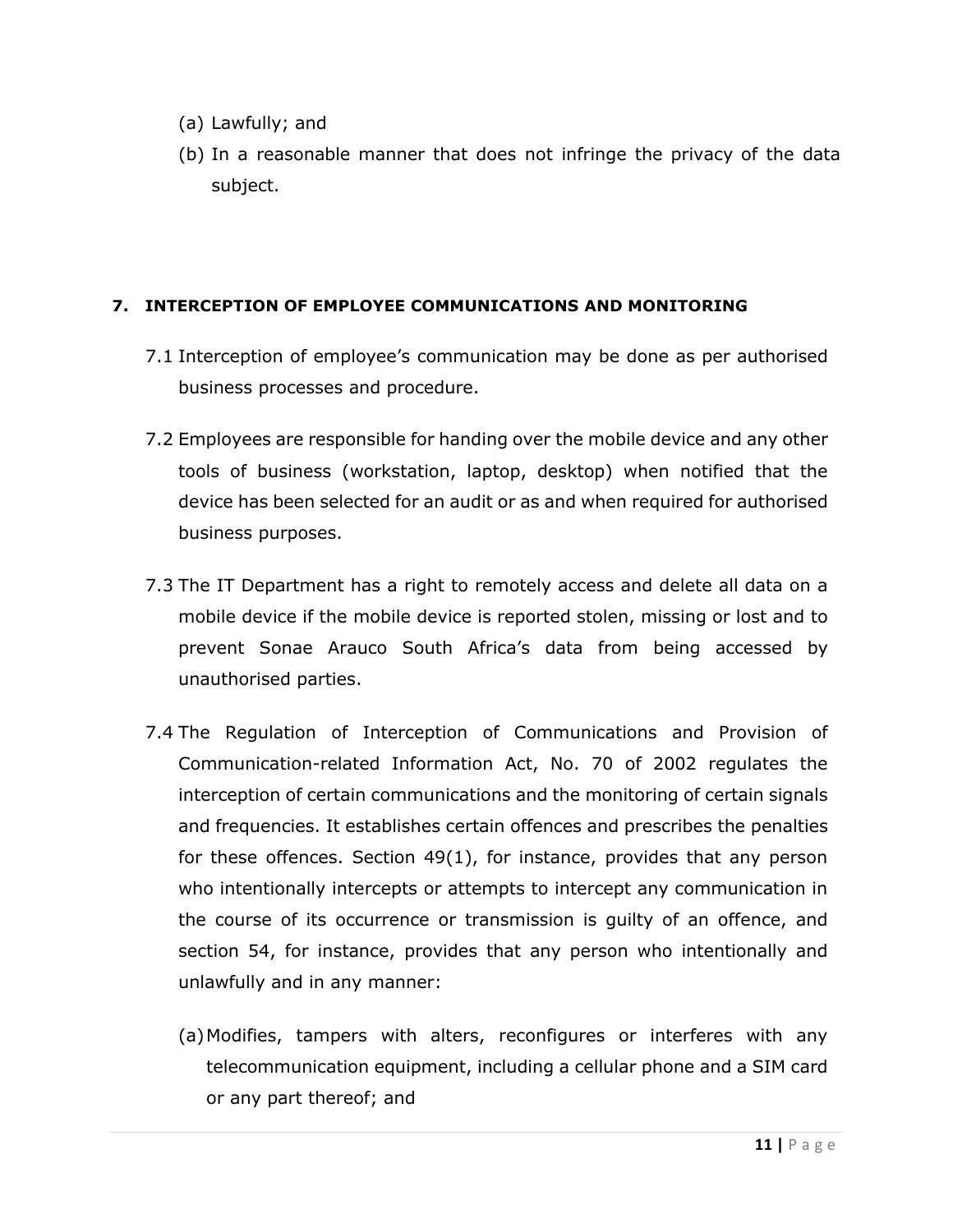(b)Reverse engineers, decompiles, disassembles or interferes with software installed on any telecommunication equipment including a cellular phone and a SIM card is guilty of an offence.

# <span id="page-11-0"></span>**8. NO ONLINE PRIVACY EXPECTATIONS OR SONAE ARAUCO SOUTH AFRICA LIABILITY**

- 8.1 Sonae Arauco South Africa cannot guarantee confidentiality or privacy of open electronic communication facilities used by employees, including but not limited to the internet, e-mail, instant messaging, File Transfer Protocol (FTP), newsgroups, subscriber directories and cookies.
- 8.2 Sonae Arauco South Africa will, as far as reasonably possible, provide employees with the necessary tools and guidelines to provide basic online privacy features such as tools to detect and destroy spyware located on employees' work stations.

# <span id="page-11-1"></span>**9. EMPLOYEE DUTIES**

Employees must:

- 9.1 Take all reasonable caution to prevent the unauthorised processing of data subjects' personal information;
- 9.2 Provide the Human Resources (HR) Department with accurate, timely and updated data about themselves and inform the mentioned department of any changes (e.g. change of physical address or change of name, etc.);
- 9.3 Ensure that they handle the personal information of Sonae Arauco South Africa's data subjects in line with the conditions of POPIA;
- 9.4 Ensure that they do not violate data subjects' constitutional right to privacy; and
- 9.5 Take due care to ensure the protection of personal information.

#### <span id="page-11-2"></span>**10. EMPLOYER DUTIES**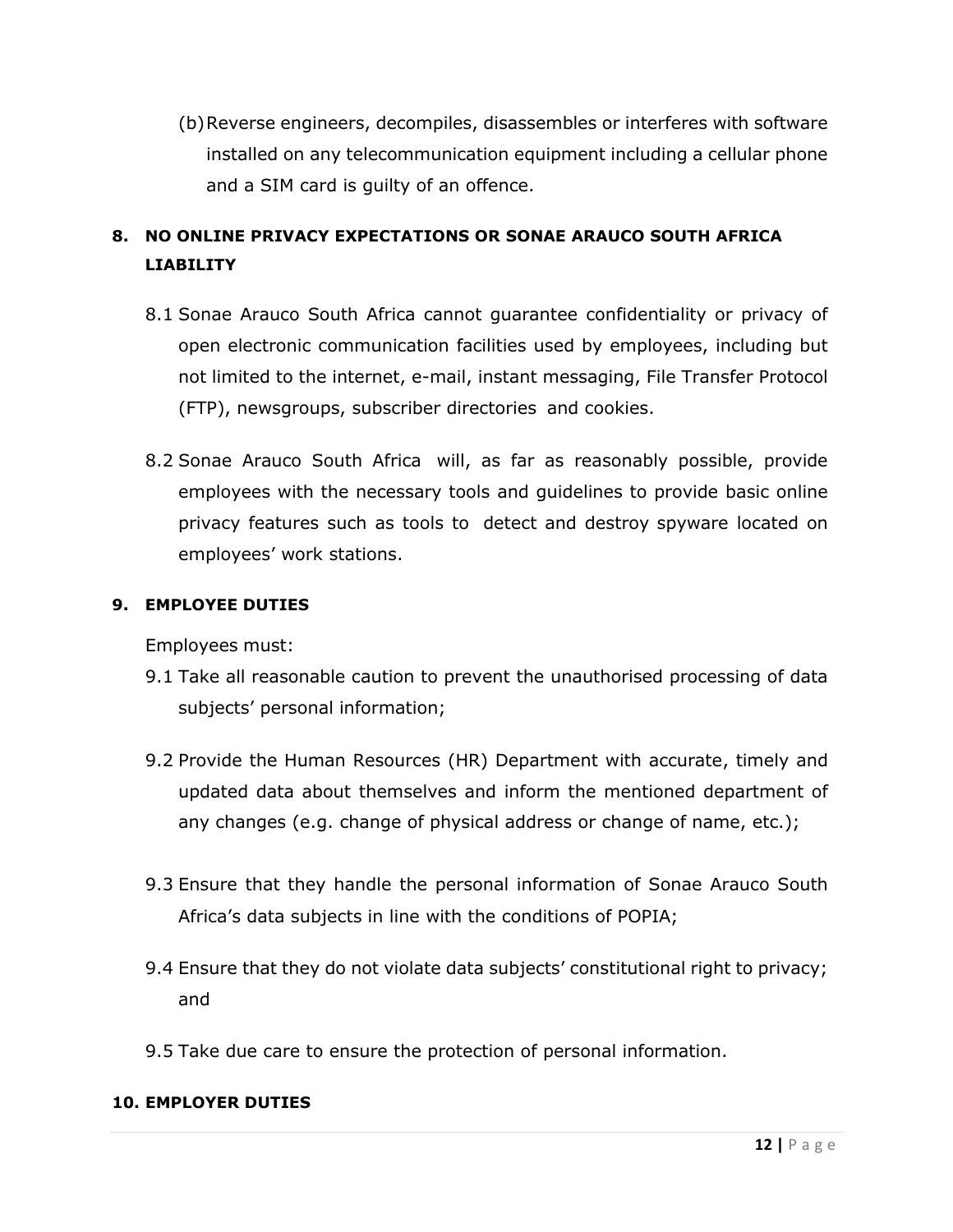- 10.1 The Information Officer has delegated duties and responsibilities in terms of POPIA to the Deputy Information Officer to be responsible for the implementation and maintenance of this Data Privacy Policy.
- 10.2 The Deputy Information Officer is responsible for implementing processes to ensure that Sonae Arauco South Africa protects the privacy of all data subjects and that all conditions of POPIA are fully complied with.
- 10.3 Sonae Arauco South Africa should use appropriate technical and managerial controls to protect the confidentiality and integrity of personal information.

# <span id="page-12-0"></span>**11. SECURITY MEASURES ON INTEGRITY AND CONFIDENTIALITY OF PERSONAL INFORMATION**

- 11.1 The Sonae Arauco South Africa should secure the integrity and confidentiality of personal information in its possession or under its control by taking appropriate, reasonable and technical measures to prevent:
	- (a) loss of, damage to or unauthorised destruction of personal information; and
	- (b) unlawful access to or processing of personal information.
- 11.2 In order to give effect to paragraph 11.1, Sonae Arauco South Africa must take reasonable measures to:
	- (a) Identify all internal and external risks related to personal information in itspossession or under its control;
	- (b) Establish and maintain appropriate mitigation actions and measures regardingthe risks identified;
	- (c) Regularly verify that the mitigation actions and measures are effectivelyimplemented and sustained; and
	- (d) Ensure that the safeguards are continually updated in response to new risks ordeficiencies in previously implemented safeguards.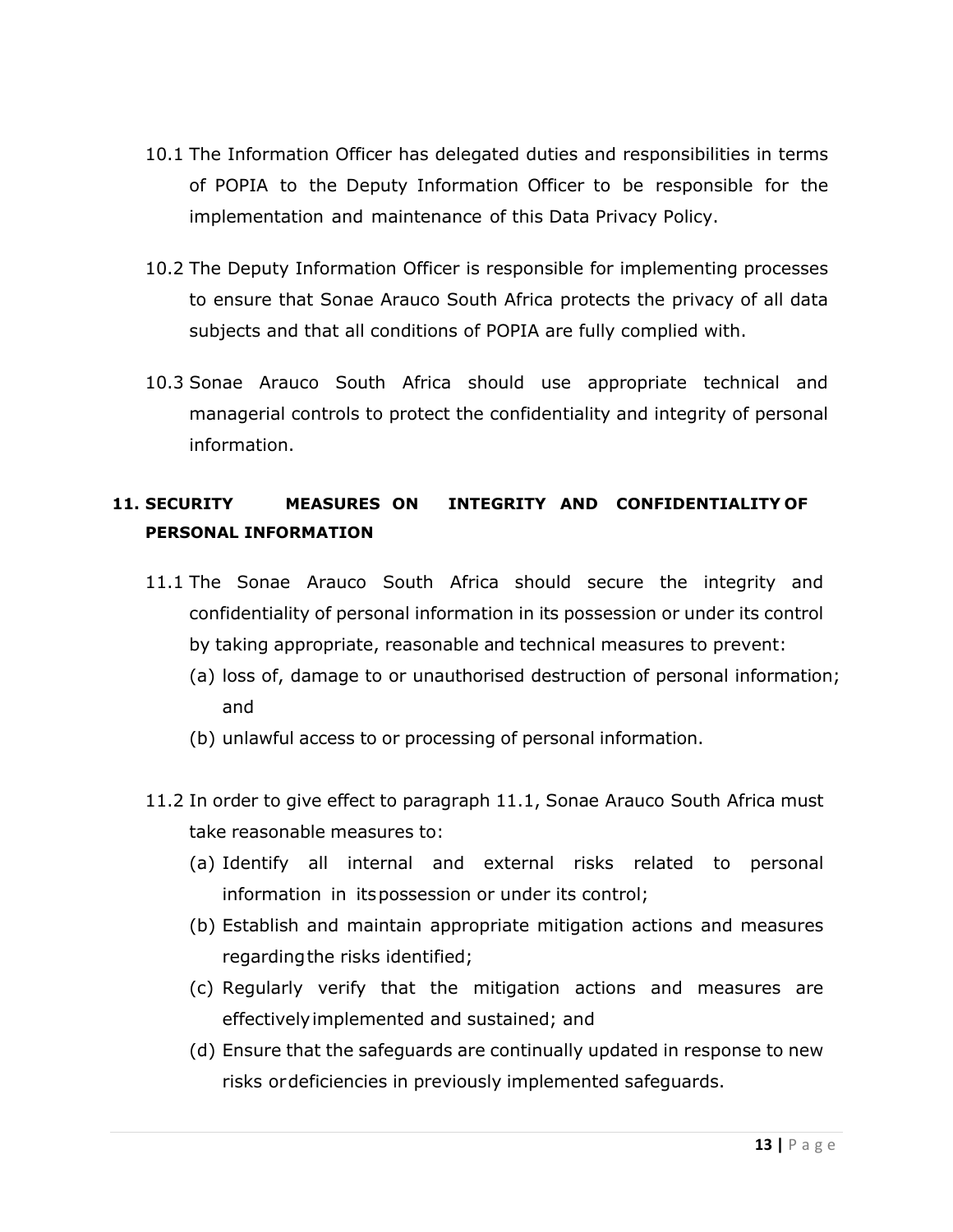- 11.3 Sonae Arauco South Africa should have due regard to generally accepted information security practices and procedures which may apply to it.
- 11.4 Sonae Arauco South Africa should ensure that the data subjects' personal information is up to date, accurate, complete and reliable for its intended use.
- 11.5 Where there are reasonable grounds to believe that the personal information of an individual has been acquired by an unauthorized person, Sonae Arauco South Africa must notify the Information Regulator and the affected data subject(s) as soon as reasonably possible after the discovery of the compromise. This reporting should be done in line with the process defined in the POPIA Procedures Manual.
- 11.6 If a third party is used to process the personal information of Sonae Arauco South Africa's data subjects, that party must also treat the information as confidential and it must have security measures in place. Sonae Arauco South Africa should ensure that the contract entered into with that third party should contain POPIA related clauses as required by Section 21 of the Act.

# <span id="page-13-0"></span>**12. CONSEQUENCES OF MISUSE OF PERSONAL INFORMATION BY USERS**

- 12.1 All Sonae Arauco South Africa's employees and management shall comply with POPIA. Failure and or refusal to abide by the rules detailed in this policy may be deemed as misconduct and Sonae Arauco South Africa may initiate the appropriate investigation and disciplinary actions against employees, which may lead to a dismissal and/or civil action.
- 12.2 A claim of ignorance as to the existence and/or application of this policy shall not be grounds for justification of non-compliance.

#### <span id="page-13-1"></span>**13. LEGISLATIVE/REGULATORY FRAMEWORK**